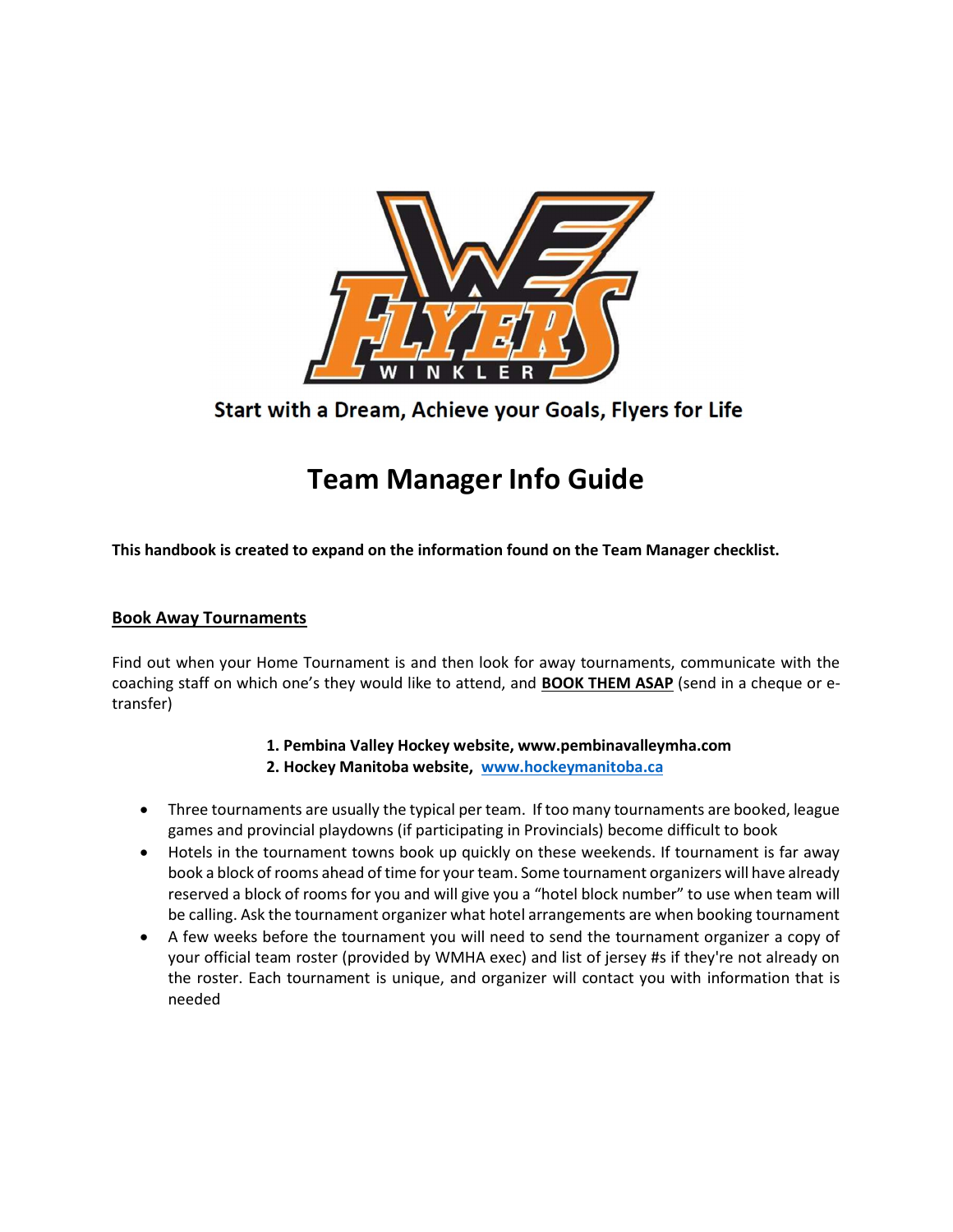# Attend WMH Coach/Managers Meeting

- Winkler Minor Hockey will contact you with date / time / location of meeting
- You should receive the following;
	- Introduction to current WMH Executive
	- Game sheets & keys for your team's locker
- Cheques for both your team's Tournament fees and Ref fees
- Emailed WMHA Financial Spreadsheet
- Emailed WMHA Managers Handbook
- Tournament Coordinator's booklet
- WMH approved Team Photographers contact information

# Schedule and Facilitate a Team Parent Meeting

- Discuss with the head coach and pick a date for meeting.
- Send an email to the team introducing yourself as well as the coaches. Inform team of meeting date. Provide as much info as possible in the email
- Meeting is normally held after one of the first practices
- Ask for a Safety Manager. Safety Manager is required to be at all games and needs to have Safety Manager course certification through Hockey Manitoba website
- Ask for a Equipment Manager. Equipment managers are required to bring jerseys, goalie equipment, and safety kit to all games. If jerseys need washing, this is also their responsibility
- Ask for a home tournament rep. 1 to 2 people per team is required. This person will work alongside other parents from their division (gold/silver/bronze) and organize the Winkler Home Tournament. A tournament coordinators information booklet will be provided
- Hand out the fundraising forms given to you at the WMHA coach/managers meeting. They need to return them to you by a certain date with collected money
- Hand out raffle books. They have already been paid for in their registration fee. Parents may sell to family/friends and keep the money or just fill in their own names. Parents should hand in these raffle books to the booth before the end of the season
- Communicate with your team with all info through-out the season, more information is always better!
- Use WMHA Parent Meeting Guideline for parent meeting. Alter the Guideline with info specific to your team. Email or handout Guideline at parent meeting to team after your team info has been updated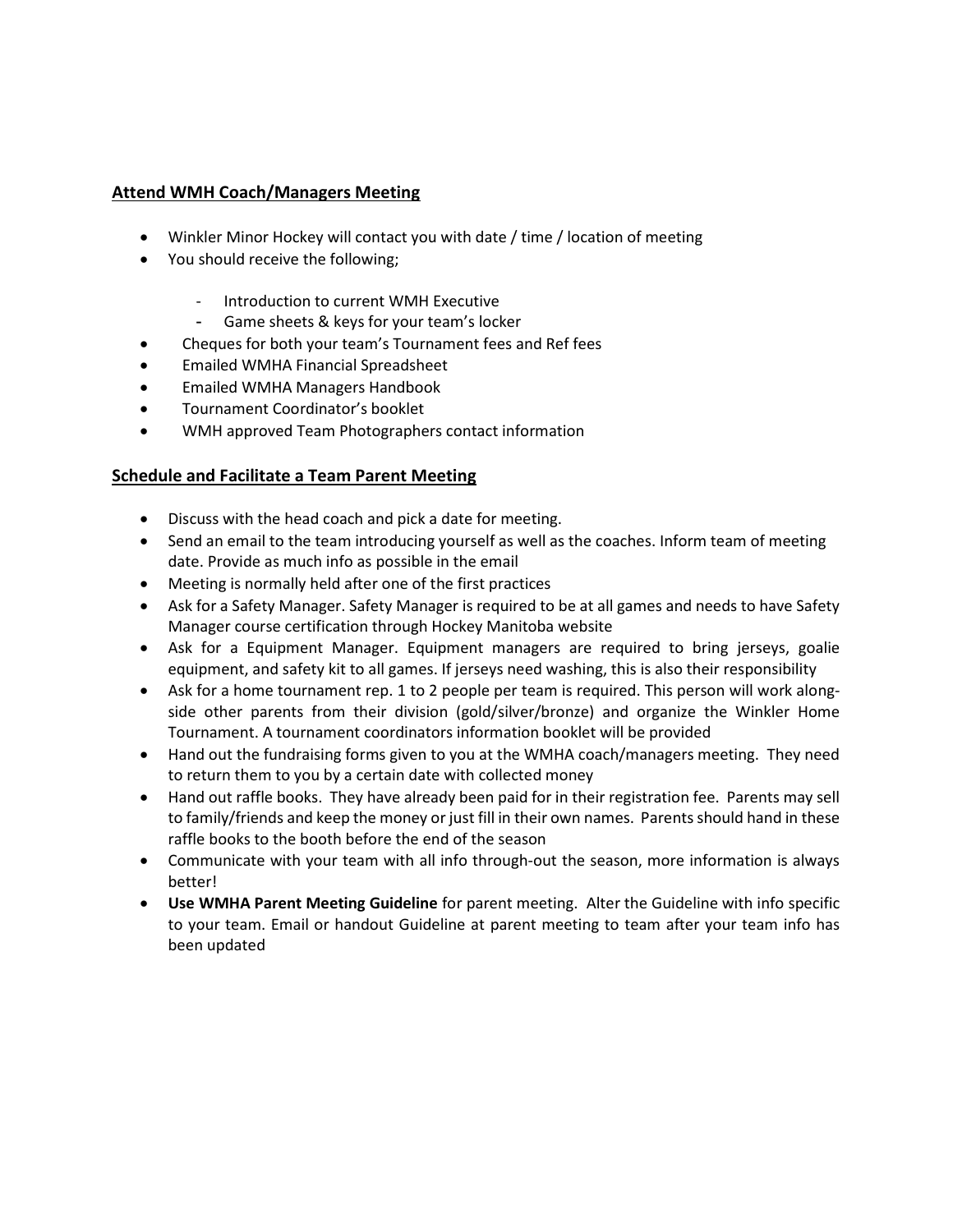# Players Finances

- WMH will email you a Managers Workbook excel spreadsheet as well as a Handbook with full instructions on how to use the spreadsheets. Keep this up to date through-out the season.
- A separate bank account is recommended for players funds
- Reach out to an experienced manager or WMH exec member if you have any questions
- WMH Treasurer will give you a cheque at the managers meeting for each player's tournament fees (\$150 each)
- Throughout the season you will receive e-transfers or cheques from the WMH Treasurer for Co-op fundraiser proceeds & 50/50. You will also receive money from the proceeds of the home tournament.
- DO NOT distribute any money to the team until the season has ended.
- At the end of the season email or print each players individual wallet spreadsheet showing players income/expenses for the year. If player has a surplus owing to them, pay parent via etransfer/cheque or cash. If player has a deficit, collect from parent. The wind up is a good place to tie up any financial loose ends with your team

# WMH Ice Scheduler Communication

- Email WMH Ice Scheduler your team's tournament dates before the league scheduling meeting (early October). icewmh@gmail.com
- Ice Scheduler will enter all practices and home games into SI App. See WMHA Handbook for directions for use of SI App
- You are in charge of entering all away games into SI App. DO NOT enter away games until the ice scheduler has confirmed your team's schedule
- If anything changes with game times/dates, notify WMH Ice Scheduler asap via email
- Give WMH Ice Scheduler a list of players name and jersey numbers

#### Convenor

- Pembina Valley Minor Hockey will assign a Convenor for each division. They will contact you before the league scheduling meeting to let you know how many games you will be playing
- The winning team or the home team if the game is tied, will need to email the Convenor the white copy of the game sheet within 24 hours. If possible use a scanning app (ex: Camscanner). A scan is much clearer than a picture
- After the scheduling meeting, the Convenor will email a contact list of the managers that are in your division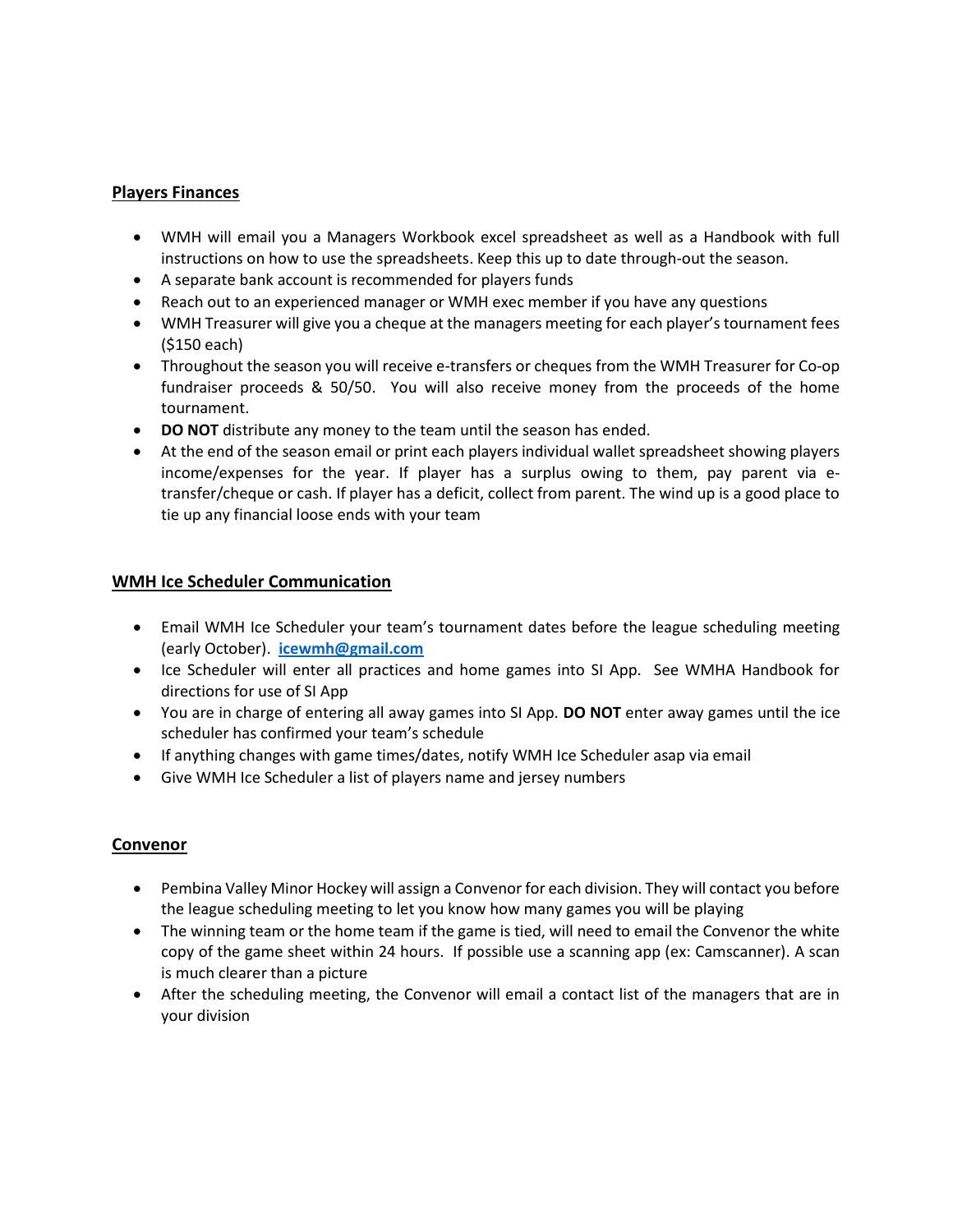# Attend League Meeting

- Typically, the scheduling meeting is held the  $3<sup>rd</sup>$  Sunday of October in Miami
- Attendance to the meeting is **mandatory**. If you are unable to attend, you will need to find someone to represent your team
- WMH will provide you with home ice times for your team prior to this meeting. WMH Ice Scheduler will be there to assist you if you have questions
- All games for the first half are scheduled at this meeting.
- Second half of the season is scheduled in December after the first half of the season is complete. Your Convenor will decide how second half will be scheduled. From there it is usually done by email with one manager within your division volunteering to schedule your divisions second half

# Before League Games Begin

- Distribute jersey numbers. Typically, the jersey numbers are 2-17. Ask for 3 preferences per player in your initial email to the team. If two players choose the same number, the major player will get the jersey number of choice
- Send list of jersey numbers to ice scheduler ASAP so the name bars can be sewn on the jerseys
- Make and print stickers of team roster labels (2"x4" size, need 3 for each game sheet).
- You will use these labels for all home/away/tournament games.
- Labels can be purchased at Staples.
- Schedule timekeeper/scorekeeper volunteers for home games. Making a schedule is easier than looking for volunteers for every game.
- Schedule 1-2 preseason games for U11 and up. Ask the ice scheduler for available dates as well as other teams within the league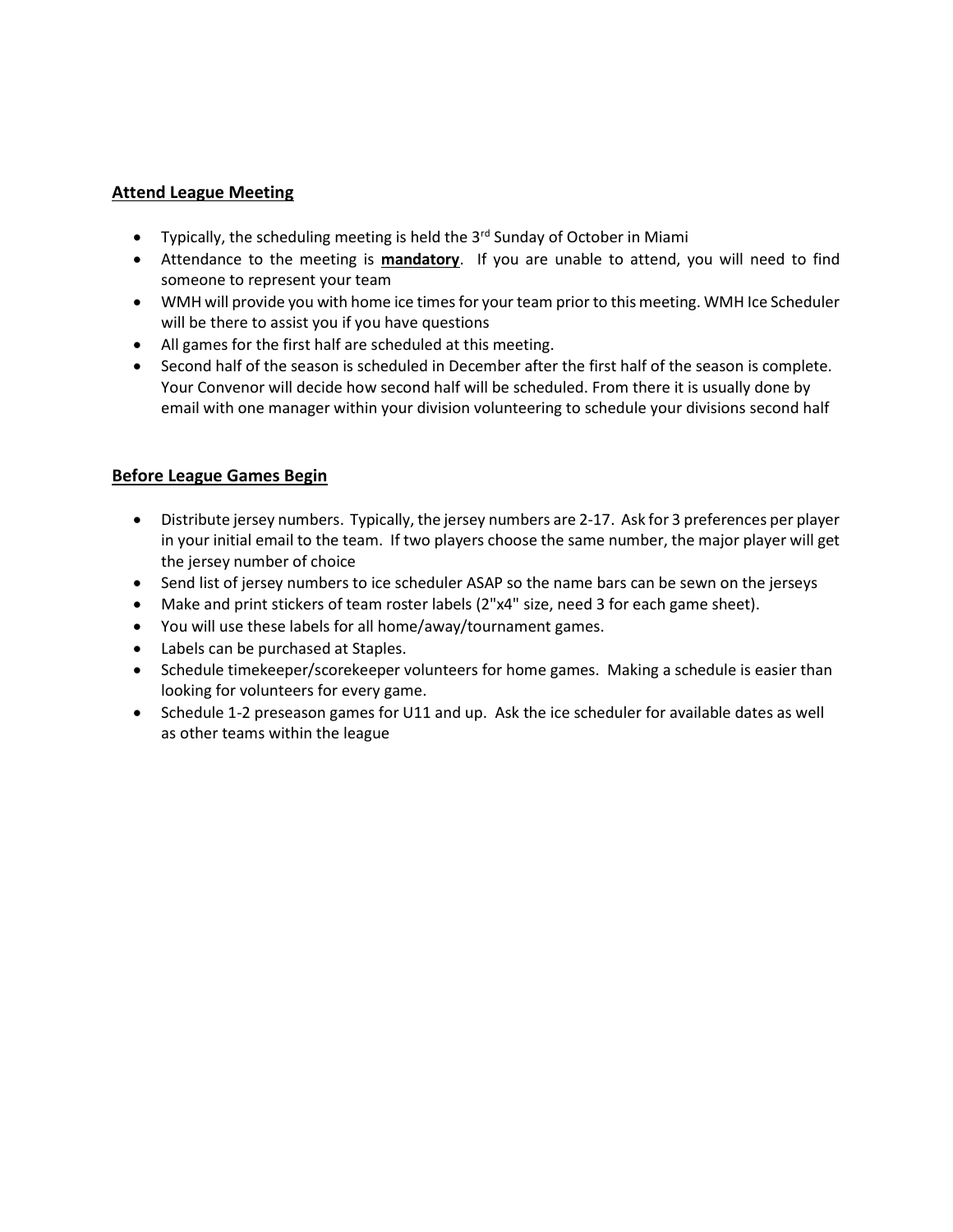#### League Games

To see your team's standings throughout the season, go to www.pembinavalleymha.com

#### Home Games

- A few days prior to a home game confirm the date, time, location & jersey colors with the opposing manager (email or text,)
- Home games White Jerseys
- Find a timekeeper and a scorekeeper for all home games, parents or older siblings, parents can hire this out to someone if they so choose.
- Bring and fill out a game sheet, have your roster stickers on the 3 copies. Get the "away" manager to stick their roster sticker on the game sheet
- Bring the game sheet to the timekeeper's bench.
- After the game collect the game sheet from the time keepers bench.
- Losing team takes home a colored copy and the winning team gets the white copy to send into the Convenor. If the game is tied, the home team sends in the game sheet
- Take a good picture/scan of white copy and email it to your Convenor
- Bring Ref payments for each home game & also Ref Signing Sheet provided by WMH
- Pay Refs after each game & have them sign the Ref Payment Sheet

#### Away Games

- Away games Orange Jerseys
- For away games, ensure the other manager has confirmed date/time/location, if not reach out to make sure all game info is still correct
- Opposing team will have the game sheet ready, just bring your stickers

#### Home Tournament

- Stay in contact with your team's Tournament Rep(s) with info for your home tournament
- Give Tournament Rep the Tournament Coordinators booklet that you received at the manager's meeting
- ALL parents on the team will volunteer at the Home Tournament Parents will need to trade their shift if they do not work with their schedule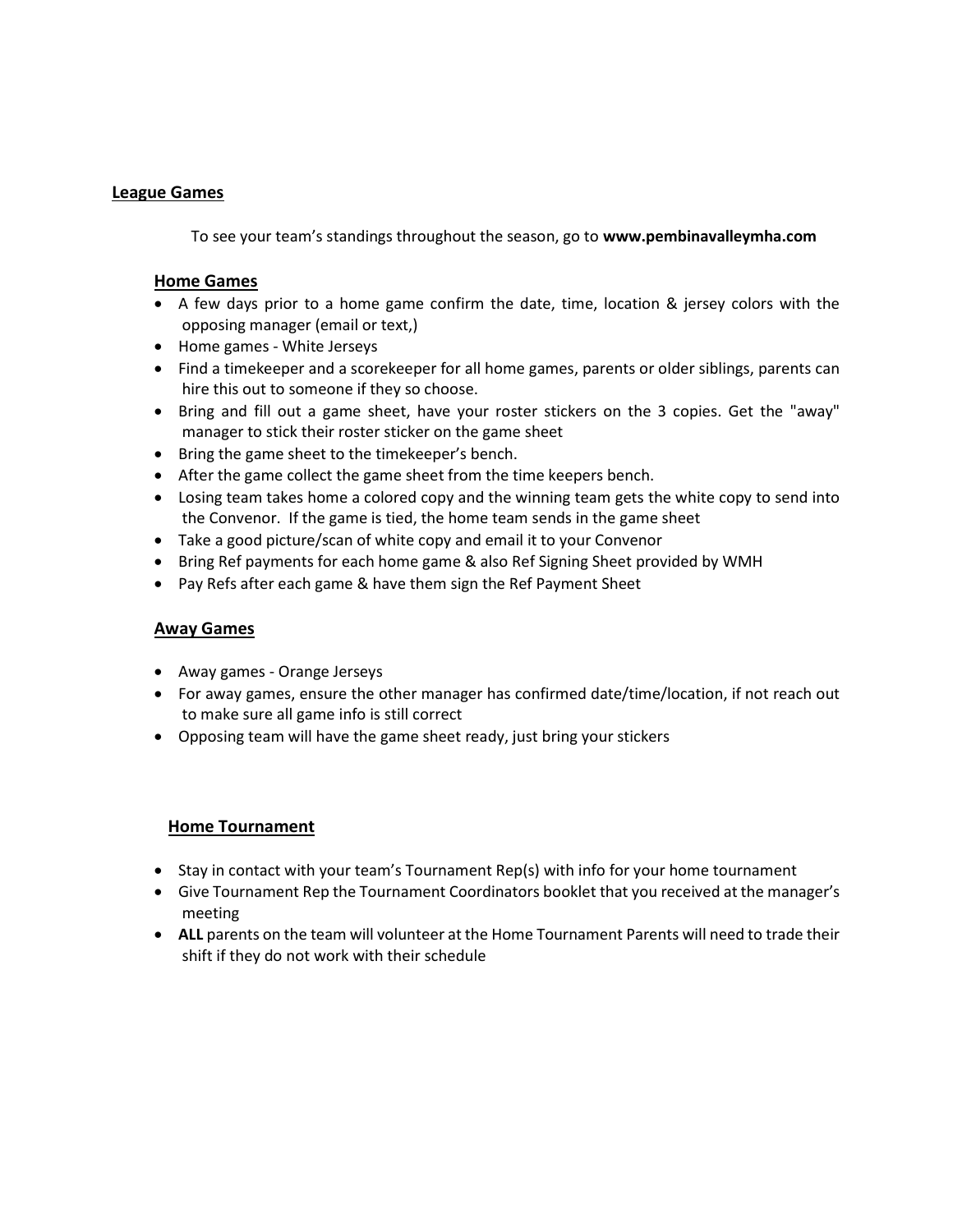# Team Picture Day

- Ryan Sawatzky will take team pictures
- His business card was given to you at the WMH Coaches/Managers meeting, arrange dates with him via email and notify team of picture day
- His preference is for these to be done at Plum Coulee rink due to lighting
- He will come to a practice for individual pictures and will come to a game for action shots. Ryan is willing to come to two games if there are two goalies on the team. Doing this at the beginning of the season allows for parents to order pictures, hockey cards early in the season
- Discuss with coaches if orange or white jerseys are wanted for team pictures

# Winkler Flyers Jr A 50/50

- WMH Team volunteer times are usually once in first half of season and again in second half.
- Players need to attend to help sell 50/50. Players will wear their team jerseys
- Need 2 or 3 parents to operate 50/50 machines and supervise
- Be there and ready to start selling in the lobby 30 minutes prior to game time and in the stands during intermission
- WMHE will have the 50/50 machine set up and will do the cash out

#### Playoff Games

- U11-U15 will participate in playoffs
- At the end of league games your Convener will inform you of who are playing and format for playoffs
- Contact WMH Ice Scheduler for ice times for games
- Schedule playoff games with opposing team manager of team playing, all games must be scheduled before a series can start